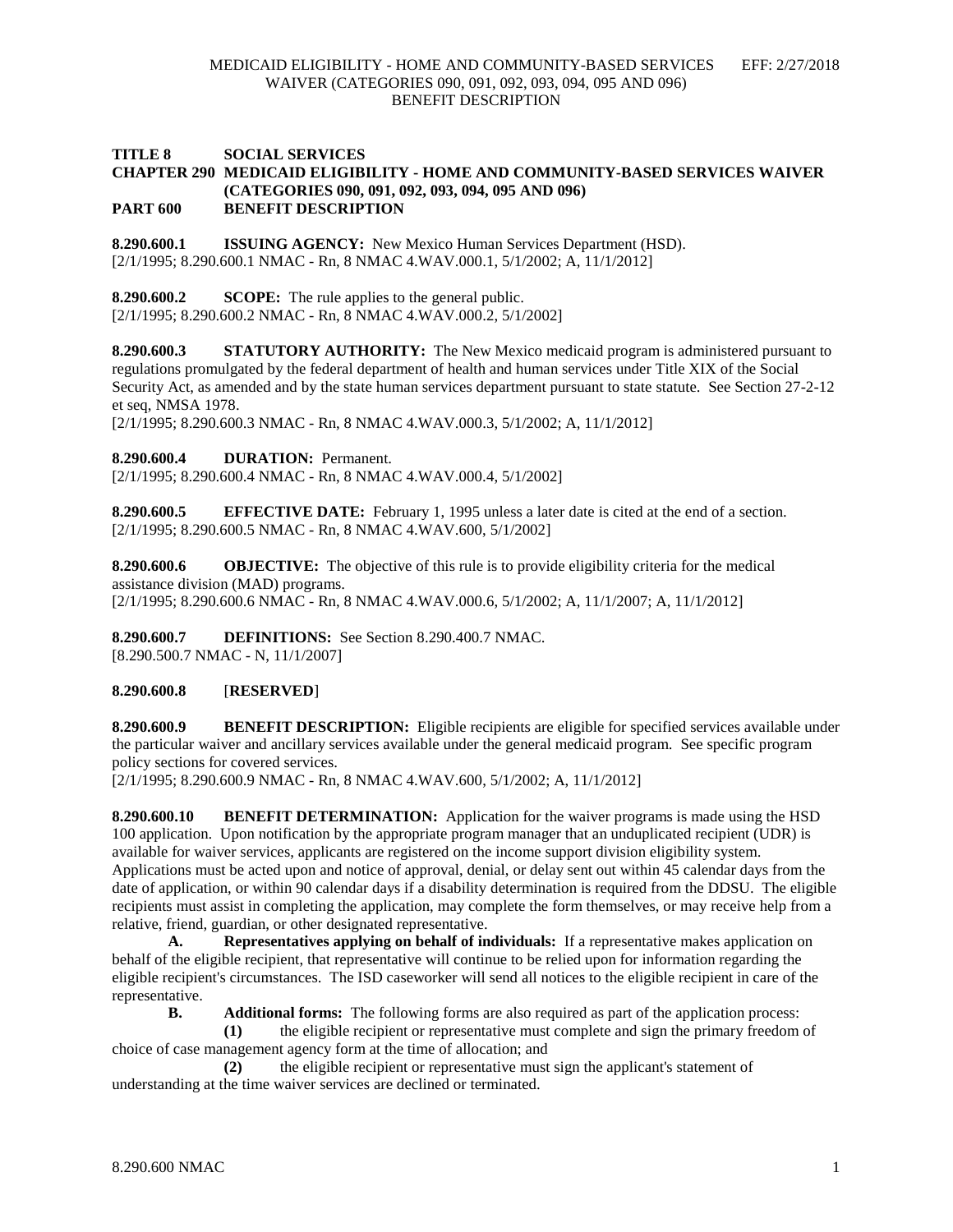**C. Additional information furnished during application:** The ISD caseworker provides an explanation of the waiver programs, including, but not limited to, income and resource limits and possible alternatives, such as institutionalization. The ISD caseworker refers potentially eligible recipients to the social security administration to apply for supplemental security income (SSI) benefits. If a disability decision by the DDSU is required, but has not been made, the ISD caseworker must follow established procedures to refer the case for evaluation.

[2/1/1995; 1/1/1997; 8.290.600.10 NMAC - Rn, 8 NMAC 4.WAV.620 & A, 5/1/2002; A, 11/1/2007; A, 11/1/2012; A, 3/1/2018]

# **8.290.600.11 INITIAL BENEFITS:**

**A.** The application for home and community-based services waiver is approved when the following factors of eligibility have been met: financial, non-financial, and level of care. An application will be initiated when the ISD caseworker is notified by the appropriate program manager that a UDR position is available for the registrant (with the exception of the AIDS waiver). After the individualized service plan has been in effect for 30 days or if it can be reasonably anticipated that services will be in effect for 30 days, the application is approved effective the first day of the month of the start date of the individualized service plan, unless income/resources deemed to a minor child from his parents results in the child's ineligibility for the initial month. The eligibility start date is based on the date of application or the start date of the ISP, whichever is later. See Section 8.290.500.17 NMAC, Deeming Resources, and Section 8.290.500.21 NMAC, Deemed Income. Following initial approval, waiver services must be provided to eligible waiver recipients within 90 calendar days of the approval.

**B. Notice of determination:** Applicants determined to be ineligible for waiver services are notified of the reason for the denial and provided with an explanation of appeal rights.

C. Applicants determined to be eligible for waiver services are notified of the approval. [2/1/1995; 1/1/1997; 8.290.600.11 NMAC - Rn, 8 NMAC 4.WAV.623 & A, 5/1/2002; A, 11/1/2007; A, 11/1/2012]

# **8.290.600.12 ONGOING BENEFITS:**

**A. Regular reviews:** A complete redetermination of eligibility must be performed annually by the ISD caseworker for each open case. The redetermination includes contact with the eligible recipient or his representative to review financial and non-financial eligibility.<br> **B.** Additional reviews: Additional reviews are

**B. Additional reviews:** Additional reviews are scheduled by the ISD caseworker depending upon the likelihood that the eligible recipient's income, resources or medical condition will change. The following are examples of frequently encountered changes which affect eligibility:

- **(1)** social security cost-of-living increases;
- **(2)** VA cost-of-living increases;
- **(3)** rental income may be sporadic and require review every three months; and
- **(4)** level of care review.

**C. 90 day reconsideration period**: HSD will reconsider in a timely manner the waiver eligibility of an individual who is terminated for failure to submit the renewal form or necessary information, if the individual subsequently submits the renewal form within 90 days after the date of termination without requiring a new application per 42 CFR 435.916(C)(iii).

[2/1/1995, 1/1/1997; 8.290.600.12 NMAC - Rn, 8 NMAC 4.WAV.624 & A, 5/1/2002; A, 11/1/2007; A, 11/1/2012; A, 3/1/2018]

**8.290.600.13 RETROACTIVE BENEFITS:** Retroactive coverage is not available under any of the waiver programs.

[2/1/1995; 8.290.600.13 NMAC - Rn, 8 NMAC 4.WAV.625, 5/1/2002]

**8.290.600.14 CHANGES IN ELIGIBILITY:** If the eligible recipient ceases to meet any of the eligibility criteria, the case is closed following provision of advance notice as appropriate. See Section 8.200.430.9 NMAC and following subsections for information about notices and hearing rights.

**A. Non-provision of waiver services:** To continue to be eligible for waiver services, an eligible recipient must be receiving waiver services, early and periodic screening, diagnostic and treatment (EPSDT) benefits or managed care services, other than case management, (42 CFR Section 435.217). If at any time waiver services are no longer being provided (e.g., a suspension) and are not expected to be provided for 60 consecutive